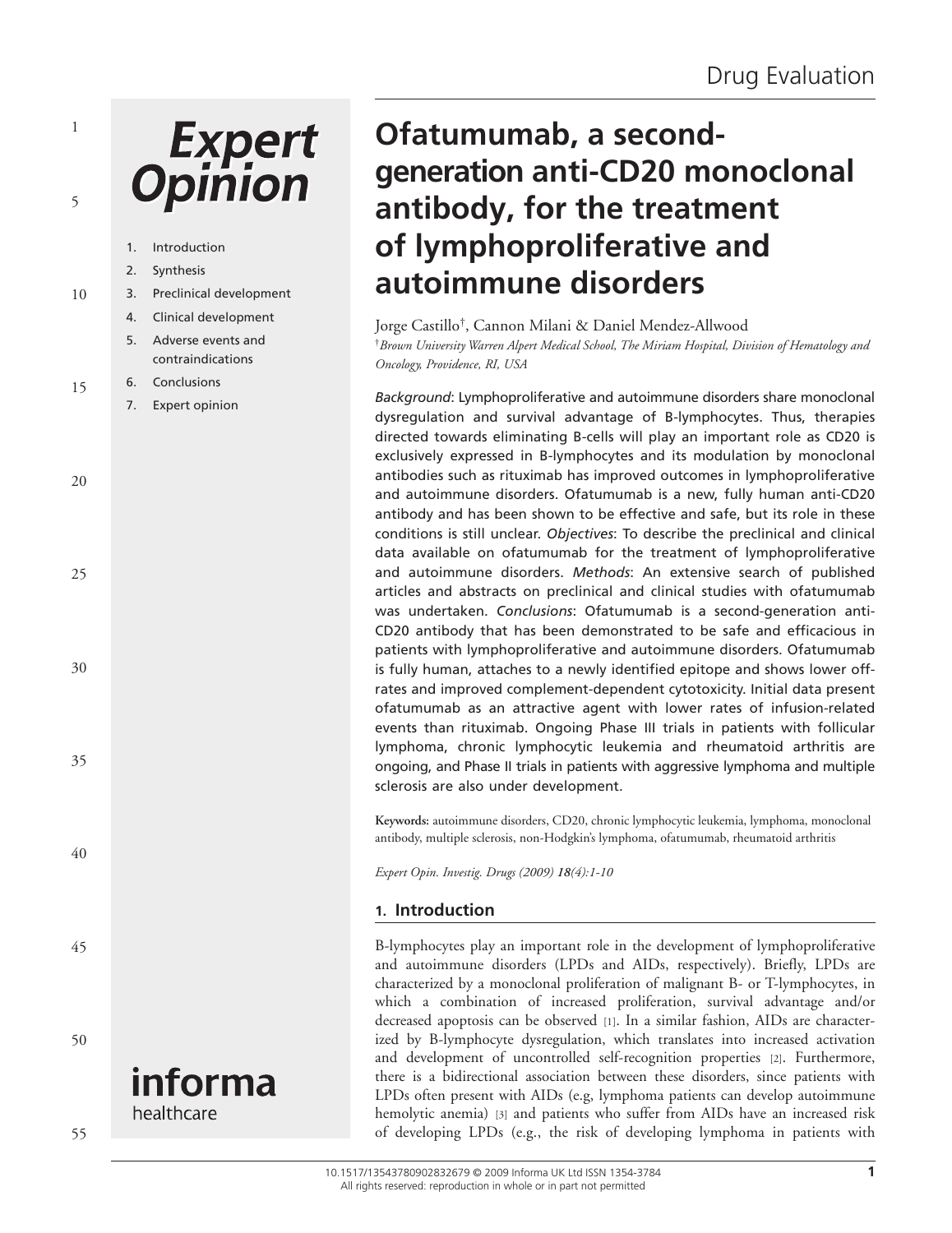- systemic lupus erythematosus is 7 times higher than in the general population) [4]. Based on this evidence, drugs directed towards eliminating the malignant or autoimmune clones of B-lymphocytes, such as anti-CD20 monoclonal antibodies, can be of great therapeutic value in these disorders. 56 60
- Non-Hodgkin's lymphoma (NHL) and chronic lymphocytic leukemia (CLL) represent two distinct subcategories of malignant LPD, which originate from clonal proliferation of malignant lymphocytes. NHL is the most predominant adult hematologic malignancy in the USA with 66,000 anticipated cases in 2008 [5]; 85% of these cases will arise from a malignant B-lymphocyte. The most common subtypes are diffuse large B-cell (DLBCL) and follicular lymphoma (FL). CLL, on the other hand, is the most prevalent LPD in the USA with 95,000 cases [6]. CLL is characterized by the 65 70
- accumulation of neoplastic CD5+/CD19+ B-lymphocytes. Fifty per cent of cases will be largely asymptomatic and will not need therapy. DLBCL is considered a curable disease; but FL and CLL are incurable with current standard therapies.
- AIDs comprise a constellation of conditions, such as rheumatoid arthritis (RA) and multiple sclerosis (MS). RA has an annual incidence of 30 cases per 100,000 population; more than a million Americans live with RA [7]. This condition, which is characterized by the development of painful, swollen joints and the presence of anticyclic citrullinated peptide antibodies, can be disabling and has a great impact on quality of life and productivity as the joint damage becomes permanent with time, decreasing mobility. MS is the most common autoimmune demyelinating disease of the central nervous system, affecting more than 300,000 people 75 80 85
- in the USA [8]. It is twice as common in females as in males, with a peak incidence at the age of 35 years but does not affect lifespan substantially [9]. The most common form of MS is relapsing-remitting MS (RRMS), characterized by unpredictable relapses followed by either complete, partial or no neurological recovery. 90

In 1997, the advent of rituximab (Rituxan®, Genentech, South San Francisco, CA, USA), a chimeric anti-CD20 monoclonal antibody (MAb), dramatically altered the foundation for the treatment of NHL. Rituximab is approved as both first-line treatment for aggressive and indolent subtypes of NHL (DLBCL and FL, respectively), and for relapsed or refractory, indolent or follicular, CD20-positive NHL. Clinical data reported by multiple investigators demonstrated increased response rates and prolonged survival times with rituximab in combination with chemotherapy in patients with DLBCL [10-12] and FL [13,14]. Similarly, the clinical benefits of rituximab can be seen in patients with CLL when added to other chemotherapeutic agents or, to a lesser 95 100

degree, as single agent [15,16]. Of note, rituximab is not yet approved by the FDA to treat CLL but it is the most commonly used MAb for this condition. The treatment for RA is based in nonspecific modulation of B-cells by corticosteroids, methotrexate (MTX) and anti-TNF $\alpha$  MAb. Rituximab obtained FDA approval for the treatment of RA after 105 110

anti-TNFα failure in 2006 based on a Phase III study 111 showing that the combination of rituximab and MTX improved responses in comparison to MTX alone based on American College of Rheumatology (ACR) and European League Against Rheumatism (EULAR) response criteria [17]. 115 The dosing regimen for RA is different than those used to treat lymphoma. For MS, multiple therapies are available, such as interferon, glatiramer acetate, mitoxantrone and natalizumab, a humanized anti-CD74 MAb. The use of rituximab in MS is limited to small trials but with hopeful results [18]. 120

The premise of MAb activity centers upon modulating new functional receptors in malignant or autoimmune cells to augment therapeutic efficacy. The actual mechanisms of action of MAb are unknown but, theoretically, their function is elicited by inducing complement-dependent cytotox-125 icity (CDC), antibody-dependent cellular cytotoxicity (ADCC) and/or direct apoptosis [19]. Nonetheless, inherent limitations arise with rituximab as resistance ensues in patients with low-grade NHL and CLL and responses are less potent and shorter in duration [20,21]. Similarly, the effi-130 cacy of second-line therapy with rituximab is unclear in DLBCL patients who failed rituximab as front-line therapy [10]. Moreover, rituximab has been linked to life-threatening infusion reactions, hepatitis B reactivation, tumor lysis syndrome, severe mucocutaneous reactions and progressive 135 multifocal encephalopathy [22,23]. Thus, it is paramount to discover and implement a new generation of MAb as a viable treatment entity to achieve long-term remission while decreasing the rate of therapy-related adverse events. 140

# **2. Synthesis**

Ofatumumab (HuMax-CD20; GlaxoSmithKline, Collegeville, PA, USA and Genmab, Copenhagen, Denmark) is an IgG1, fully human, second-generation anti-CD20 MAb with a 145 molecular weight of approximately 150 kDa. Ofatumumab was produced by immunizing HCo7 and KM mice with a murine cell line (NS/0) transfected with human heavy- and light-chain genes. The hybridoma was created by fusing B-cells from immunized mice and NS/0 cells. CD20-specific 150 IgG1-producing hybridomas were then sequenced and subcloned. Unique features to ofatumumab compared with rituximab are a different binding site, prolonged release time from the target site and stronger CDC activity. Ofatumumab is now under clinical development for indolent and aggressive 155 NHL, CLL, RA and MS with promising results.

# **3. Preclinical development**

Elegant work from Teeling and colleagues [24] defined a series 160 of three fully human anti-CD20 MAbs (ofatumumab, 7B8 and 11B8) with distinct characteristics. The first two were designated as type I anti-CD20 MAbs (rituximab-like), given their ability of translocating and concentrating CD20 molecules into detergent-insoluble lipid rafts and inducing CDC. The 165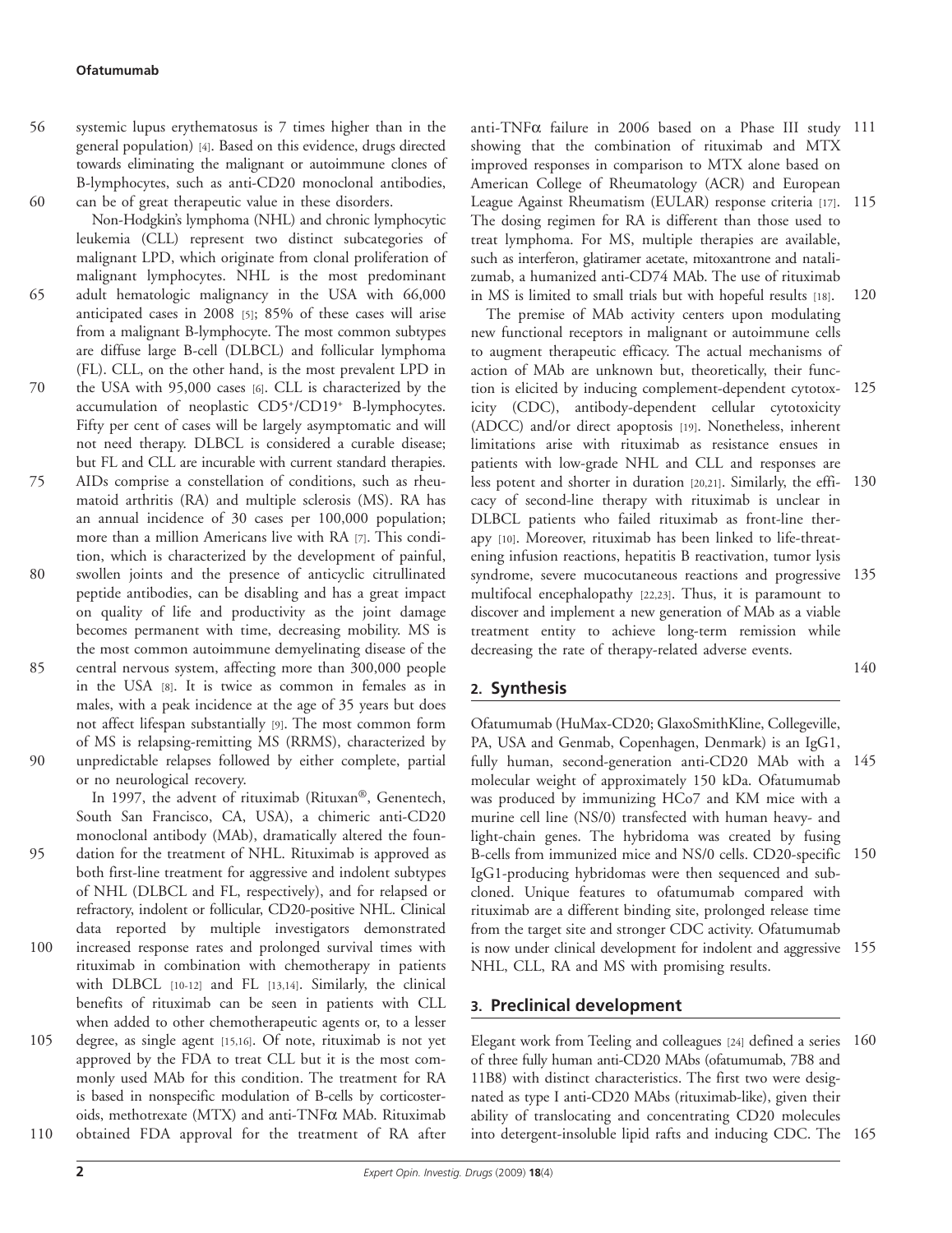- MAb 11B8 was designated as type II (tositumomab-like) given its greater ability of eliciting ADCC and apoptosis. By separately using plasma and polymorphonuclear and mononuclear cells as 'effector fractions', ofatumumab was able to 166
- elicit cell killing when incubated with plasma alone in the absence of effector cells, suggesting ofatumumab to be a strong CDC inducer. Furthermore, the CDC effect was blunted after heat-induced complement inactivation. The addition of polymorphonuclear fraction mildly increased 170
- cell-killing rates but addition of mononuclear fraction did not, suggesting ofatumumab is a weak ADCC inducer. As part of the same experiment, CLL tumor cells, which are relatively rituximab-resistant given their low CD20 expression, were exposed to ofatumumab demonstrating cell-killing 175
- properties with plasma alone; rituximab showed no activity. Confirming this finding, rituximab and ofatumumab were effective against SU-DHL4 cells, which are characterized by high CD20 expression but, after exposure to Raji cells, which show low CD20 expression but increased expression 180
- of complement regulatory proteins (i.e., CD55 and CD59), only ofatumumab demonstrated activity. In addition, rituximab showed similar on-rates (maximal levels of binding in less than 15 min) but faster off-rates than ofatumumab in Ramos and Daudi cell lines. By means of radiolabeled 185
- immunoglobulin in DOHH cells, ofatumumab showed 70% binding after 3 h of incubation compared with approximately 30% binding of rituximab. After 6 h of exposure, rituximab-induced CDC levels were lower than ofatumumab (50% vs 90%, respectively) suggesting delayed off-rates were associated with maintenance of the CDC activity. 190 195

In a second study by Teeling and colleagues [25] rituximab did not have activity unless there were at least 30,000 CD20 molecules per cell and did not achieve full cell lysis even in cells with the highest expression of CD20. By contrast,

- ofatumumab began showing activity at CD20 concentrations of 4500 molecules per cell and achieved full lysis of any cell line expressing more than 60,000 molecules per cell. Additionally, by using a new human anti-CD20 MAb, 2C6, with faster dissociation rates than rituximab, it was demon-200
- strated that faster off-rates were not always associated to weaker CDC activity since 2C6 was a stronger CDC inducer than rituximab. The group postulated that ofatumumab induced stronger CDC by recognizing a different form of CD20 or a different epitope. Rituximab and other murine 205
- anti-CD20 MAbs bind to an epitope that contains an alanine residue in position 170 (A170) and a proline in position 172 (P172). By mutating these residues, binding of rituximab to CD20 was effectively blocked but the mutations failed to block the binding of ofatumumab. Pepscan 210
- epitope mapping and ELISA testing were used to assess the reactivity of the different anti-CD20 MAbs against the sequenced potential epitopes. As expected, rituximab bound to the A170/P172 epitope, but ofatumumab bound to peptides located in the small extracellular loop, N-terminal from A170/P172. It is likely that the greater proximity of the new 215 220

epitope to the cellular membrane plays a role in achieving 221 stronger CDC activity.

Beum and colleagues [26], using a spinning disk confocal microscopic analysis, were able to demonstrate the structural changes different lymphoma cell lines undergo after opsonization with rituximab and ofatumumab in the presence of complement. In Daudi cells, larger deposition of C3b was observed in the ofatumumab-opsonized cells followed by membrane 'blebbing'. After addition of normal human serum, thin protruding structures called 'streamers' were identified. Ofatumumab produced streamers in 114 s while they were seen after 418 s with rituximab. Membrane blebbing and streamer formation are directly associated with anti-CD20 MAb complement-induced cell death since addition of EDTA, which chelates Mg<sup>++</sup> and Ca<sup>++</sup> and blocks 235 complement activation; and lack of C5 and C9 blunted death of nucleated cells. In ARH77 cells, a rituximab-resistant cell line with high levels of CD55 and CD59, C3b deposition, membrane blebbing, streamers and cell killing were observed with ofatumumab; rituximab was not able to 240 promote CDC activity after several hours of incubation. Even in CLL cells, ofatumumab showed a higher ability of inducing streamer formation than rituximab, although the killing rate was similar for both MAbs owing probably to the small sample size. 225 230 245

Recently, Bleeker and colleagues [27] published a series of experiments directed to evaluate *in vivo* the dose requirement for activity of ofatumumab. Initially, using Daudi cells,  $EC_{50}$ values for ADCC and CDC were 0.02 and 0.13 ug/ml, respectively and maximal levels of ADCC (51% cell lysis) 250 were obtained with 50% target saturation while maximal CDC levels (68% cell lysis) required full target saturation. *In vitro* target saturation was achieved at levels of 5 ug/ml and no further increase in CDC or ADCC was observed with higher levels of ofatumumab. To validate these find-255 ings, a xenograft model was constructed using female severe combined immunodeficient (SCID) mice, which were injected with luciferase-transfected Daudi cells allowing *in vivo* evaluation of tumor growth by bioluminescence. Ofatumumab was administered on day 5 after tumor induction as a single dose of 0.5 mg/kg. Control mice developed disease on day 13 and tumor continued growing until day 35; control mice developed clinical signs and were sacrificed. By contrast, the ofatumumab-treated mice developed disease with a delay of  $3 - 4$  weeks. To assess for dose-effect relationship, mice were treated with a 0.5-mg/kg single dose of ofatumumab 5 days and 14 days after tumor induction. Mice treated 5 days after tumor induction maintained an ofatumumab concentration of above 1 µg/ml throughout the experiment, while mice treated 14 days after tumor 270 induction started at similar levels and these levels declined to  $0.1 - 0.2$  µg/ml by the end of the experiment, indicating that tumor burden may play a role in ofatumumab plasma concentrations. Accelerated tumor growth was observed when ofatumumab levels were below 0.4 µg/ml. 260 265 275

*Expert Opin. Investig. Drugs* (2009) **18**(4) **3**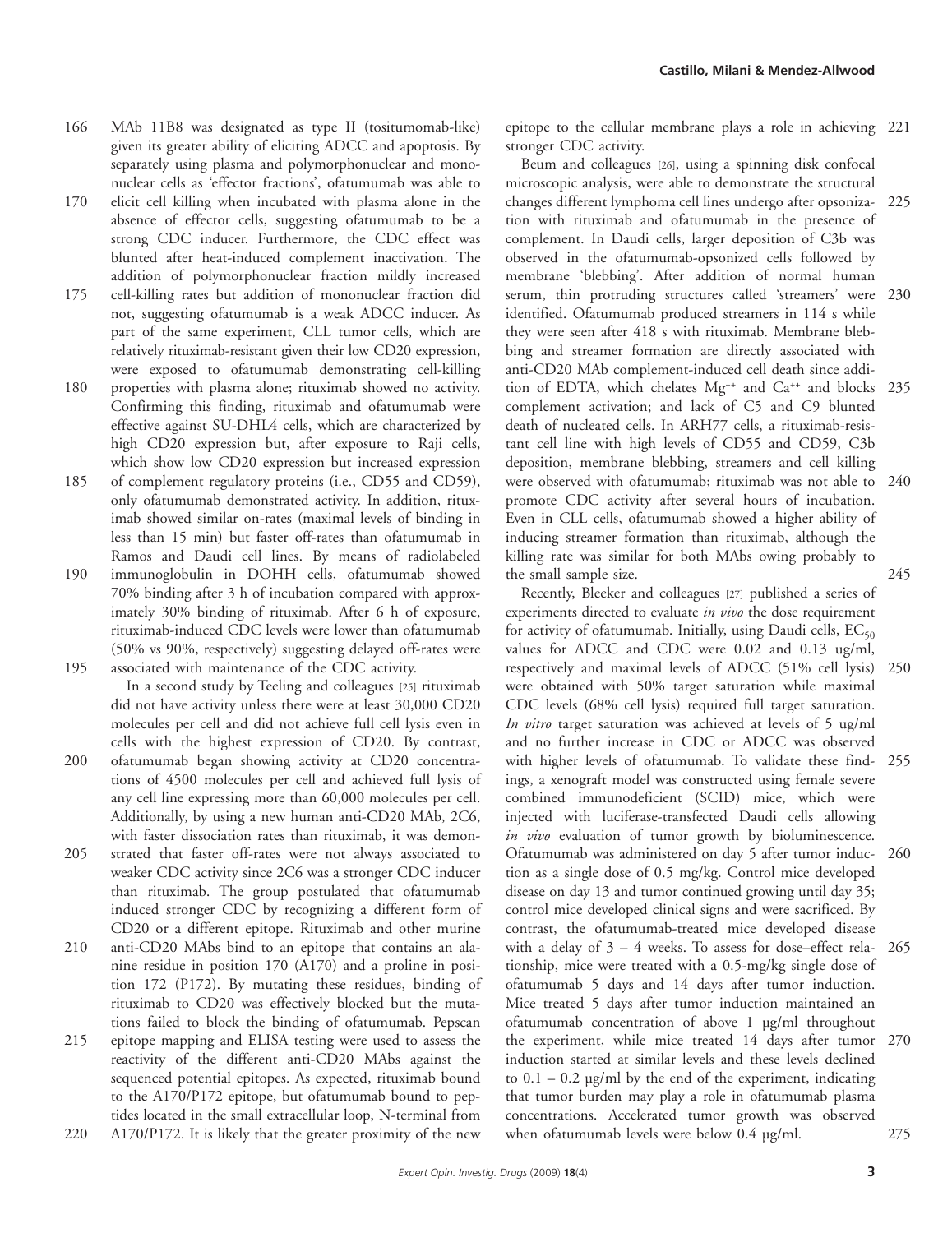- To clarify further ofatumumab efficacy, cynomolgus monkeys were used as their CD20 molecule is similar to humans with only one amino acid difference. Three different dosing regimens of ofatumumab were used (1.25, 6.25 and 276
- 12.5 mg/kg), given daily for 4 days. B-cell depletion from peripheral blood was observed immediately after ofatumumab infusion. Initial B-cell recovery was seen at 29 and 56 days with low-dose and medium-/high-dose ofatumumab, respectively. Full B-cell recovery was seen after day 96 in the low-dose group and after 136 days in the medium-/high-dose groups. 280 285
- Lymphatic depletion of B-cells was also achieved with ofatumumab as germinal center atrophy was observed in mandibular and mesenteric lymph nodes 2 weeks after the final dose. The authors concluded that ofatumumab concentrations of 50 ug/ml were needed to induce full B-cell depletion and concentrations 290

of  $5 - 10$  ug/ml were sufficient to sustain activity.

295

*Ex vivo* experiments showed ofatumumab was more effective than rituximab in eliciting CDC in DLCBL cell lines, SU-DHL4, SU-DHL5 and HT, and in cells from 10 refractory DLBCL patients [28]; the lethal doses for ofatumumab and rituximab were  $0.1 \pm 2.8$  and  $6.4 \pm 4.9$  µg/dl, respectively. Furthermore, the effect of ofatumumab was less sensitive to the expression of complement regulatory proteins, CD55 and CD59, than rituximab.

300

# **4. Clinical development**

# **4.1 Non-Hodgkin's lymphoma**

*4.1.1 Phase I/II*

- Hagenbeek and colleagues reported results on a Phase I/II open-label, multicenter, dose-escalating clinical trial (NCT00092274) of ofatumumab in 40 CD20-positive patients with relapsed or refractory FL [29-31]. Ofatumumab was administered in four incremental doses of 300, 500, 700 or 1000 mg i.v. once weekly for 4 weeks  $(n = 10$  in each cohort) and followed for 1 year. Before infusion, patients received oral acetaminophen and intravenous antihistamine; in case of grade 3 or higher adverse events (AEs), i.v. glucocorticosteroids were administered. Of the 40 patients, 15 had previous rituximab exposure either as monotherapy or part of combination therapy and, of these, 305 310 315
- 4 were refractory to rituximab. All patients were evaluated for safety parameters and 37 were included for efficacy assessment. By week 19, response rates of 63,33,20 and 50% were achieved in patients receiving 300, 500, 700 and 1000 mg, 320
- respectively. From week 19 to week 26, one additional response was noted in a patient receiving 1000 mg. Five patients achieved complete response (CR), 2 unconfirmed CR (CRu) and 9 partial response (PR); stable disease (SD) and progressive
- disease (PD) were observed in 18 and 3 patients, respectively. In patients previously treated with rituximab, 64% responded across dose groups, with three achieving CR, one CRu, five PR, four SD and one PD. Of the four patients who were rituximabrefractory, three responded to ofatumumab treatment (1 CR, 325 330
	- 1 CRu and 1 PR). Rapid, significant and sustained B-cell

depletion was observed in evaluable patients from all dose groups 331 until approximately 20 weeks after final treatment, with a slow recovery measured to week 54 from initiation of treatment. Interim data indicated a decrease in median baseline B-cell

count from  $114 \times 10^6$  cells/l to  $8 \times 10^6$  cells/l in 16 available 335 patients 1 week after the first infusion; B-cells were not detectable in eight patients. Conversion to negative BCL-2 in peripheral blood was assessed in all dose groups with a 65% conversion rate in evaluable patients across dose groups. Based on Kaplan-Meier estimates, at a median follow-up of 340 9.2 months, the median time to progression for all patients was 8.8 months, the median time to progression for responders was 32.6 months and the median duration of response was 29.9 months. Four patients who did not progress were being monitored at the time of publication; median time to next 345 anti-lymphoma therapy was not reached by 12 months.

In an ongoing Phase II, open-label, randomized clinical trial, 56 previously untreated patients with FL received ofatumumab combined with cyclophosphamide, doxorubicin, vincristine and prednisone (CHOP; NCT00494780). 350 The two dose cohorts would receive 300 mg of ofatumumab at the first infusion, followed by five infusions of either 500 or 1000 mg of ofatumumab every 3 weeks, in combination with six cycles of CHOP. Patients would be monitored at 12 weeks following the final treatment, every 12 weeks until 355 2 years and then every 24 weeks until 5 years or initiation of alternative treatment. The primary end point was objective response from the initiation of treatment until 12 weeks after final treatment at 30 weeks. This trial is ongoing but not recruiting patients at the time of publication. 360

In a Phase II, open-label, non-randomized clinical trial, 75 patients with relapsed DLBCL who were not candidates for stem cell transplantation will receive an initial 300-mg infusion followed by seven weekly 1000-mg infusions of ofatumumab (NCT00622388). Patients would be moni-365 tored every 4 weeks after final treatment and every 12 weeks thereafter for 5 years or the initiation of an alternative treatment. The primary end point was objective response rate at 24 weeks after treatment initiation. At the time of this publication, recruitment was still ongoing. 370

# *4.1.2 Phase III*

A multicenter, international Phase III study co-chaired by Drs Hagenbeek and Czuzman and sponsored by Genmab is ongoing (NCT00394836) and will randomize 112 patients 375 with rituximab-refractory FL to an initial 300-mg infusion followed by seven weekly infusions of either 500 or 1000 mg of ofatumumab. The primary and secondary objectives are efficacy and safety, respectively. Disease status will be assessed every 3 months to complete 24 months of follow-up. 380

# **4.2 Chronic lymphocytic leukemia**

# *4.2.1 Phase I/II*

In a Phase I/II, open-label, multicenter, dose-escalating clinical trial (NCT00093314), 33 patients with relapsed or refractory 385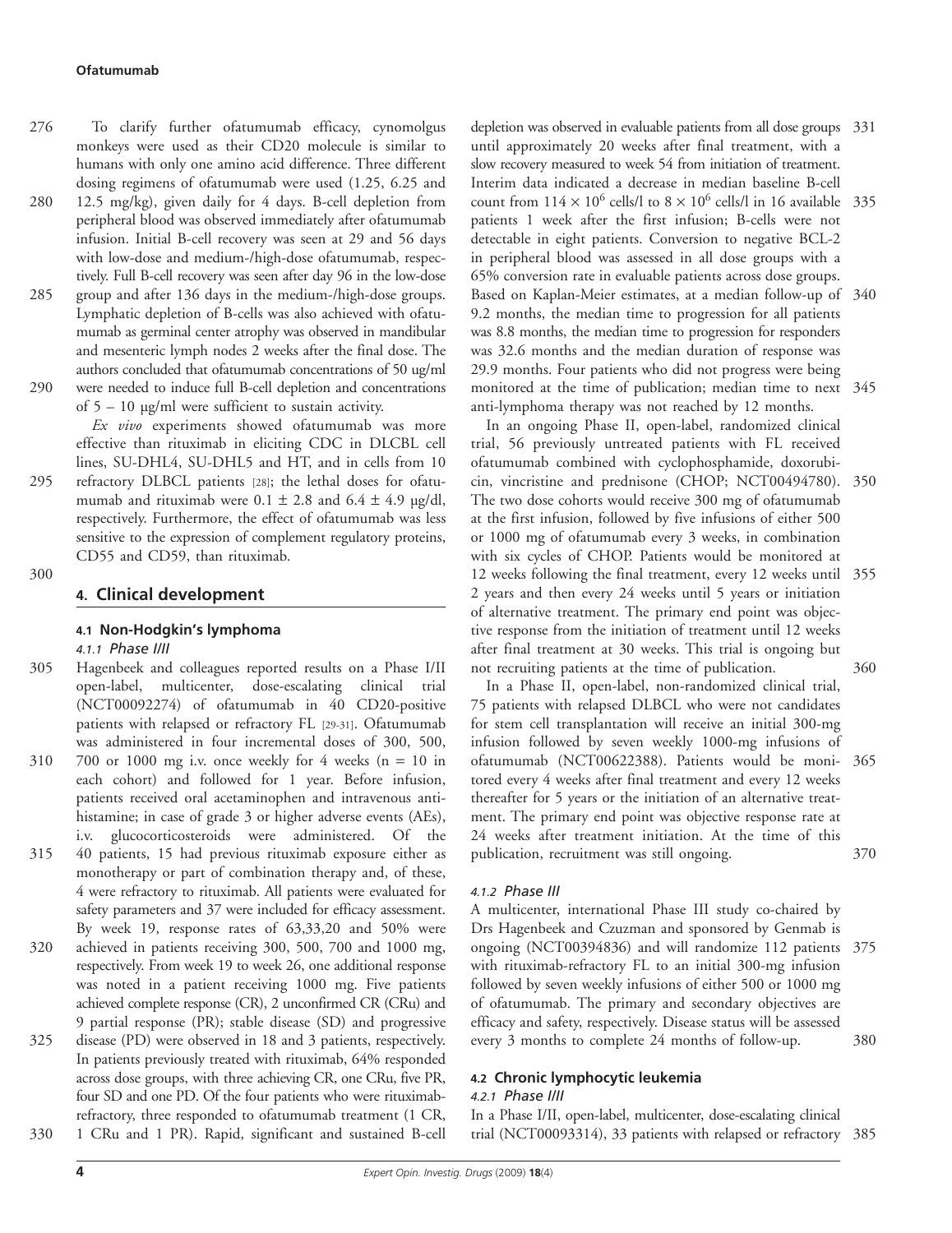- CLL were treated with once-weekly infusions of ofatumumab for 4 weeks: three patients received an initial dose of 100 mg, followed by three doses of 500 mg; three received 300 mg and three doses of 1000 mg; and 27 received 500 mg and 386
- three doses of 2000 mg [32-34]. Patients were previously treated with fludarabine ( $n = 20$ ), rituximab ( $n = 7$ ) and alemtuzumab ( $n = 6$ ) and 67% of the patients were stage B according to the Binet clinical staging scale. Patients received oral acetaminophen, intravenous antihistamine and gluco-390
- corticosteroid before ofatumumab infusion and were followed up for 12 weeks. The overall objective response (ORR) was 44%; in the high-dose group (approximately 50% of evaluable patients; 1 withdrew from hepatic cytolysis), there was one nodular PR and 12 PRs and there was 395
- one PR in the low-dose group. In the high-dose group, 62% (16 out of 26) responded to treatment on physical examination and peripheral blood examination 4 weeks after treatment; three did not respond until week 7 or 11. The duration of response varied; at week 19, nine patients still 400
- had a response. Of those, seven had received previous therapy; two maintained response until week 27 and the remaining patients had PD with a median progression-free survival (PFS) of approximately 15 weeks and time to the next antileukemic therapy was 1 year. Of seven anemic patients, six 405
- improved at the two higher doses and eight of nine thrombocytopenic patients improved across all doses. In eight high-dose patients who responded, the median percentage of bone marrow lymphocytes was 78% and 50% before and after treatment, respectively, with three who had less than 410
- 30% posttreatment but had a nodular growth pattern. There was a median 55% reduction in CD5+/CD19+ B-cells in the blood in patients receiving the high dose after the first infusion, which increased to a median of 97% after the fourth infusion; similar reductions with CD5+/CD20+ B-cells and 415
- normal B-cells were observed; these reductions were mostly sustained until week 24. 420

In an ongoing Phase II, open-label, randomized, parallel-group, combination clinical trial in patients with B-cell CLL (NCT00410163), 56 patients will receive a

- 300-mg infusion of ofatumumab, followed by five infusions of 500 or 1000 mg with fludarabine and cyclophosphamide every 4 weeks until six infusions have been administered. Patients will be assessed every 4 weeks until week 24, every 12 weeks thereafter until disease progression or by 2 years. 425
- Patients that had not progressed at this time would be monitored at 24-week intervals to complete 4 years. The primary end point is CR rate from the initiation of treatment to 12 weeks after therapy; secondary end points are duration of response, time to next anti-CLL therapy, reduc-430
- tion in tumor size and AEs. At the time of this publication, the study was ongoing but recruitment had stopped; the estimated completion date is 2012. 435

In an international, multicenter study (NCT00349349), patients with double refractory (DR) and bulky fludarabine refractory (BFR) CLL, received eight weekly infusions of 440

ofatumumab followed by four monthly infusions (dose 1: 441 300 mg; doses 2 – 12: 2000 mg) [35]. DR CLL was defined by failure to therapy with fludarabine and alemtuzumab. The primary end point was ORR over a 24-week period. Overall survival (OS) and safety were also evaluated. The interim analysis 445 included all 138 treated patients (59 DR and 79 BFR patients); 54% received all 12 infusions and 90% received 8 infusions. The ORR, based on independent review committee assessment, was 51% for the DR group and 44% for the BFR group; one patient had CR. Additionally, 39 of 51 DR patients and 43 of 44 BFR patients had SD. Median time to next CLL therapy was 9 months for the DR group and 8 months for the BFR group. Clinical progression was usually demonstrated by worsening lymphadenopathy. The median OS was about 14 months for the DR group and 15 months for the 455 BFR group. Based upon analysis at 12 weeks, response was significantly correlated with longer survival for both groups. 450

Finally, exploring the concept of maintenance therapy with ofatumumab, a Phase II trial (NCT00802737) will include patients who, after receiving eight weekly doses of 460 ofatumumab (first dose 300 mg/m<sup>2</sup>, then 2000 mg/m<sup>2</sup>), have achieved at least SD. Patients will continue receiving ofatumumab at  $2000 \text{ mg/m}^2$  once monthly to complete 2 years. Primary outcome is proportion of objective responders. Duration of response, PFS, time to next CLL therapy, OS, reduction in tumor size, AEs, major infections, human anti-human antibodies (HAHA) and pharmacokinetic parameters are secondary outcomes. 465

# *4.2.2 Phase III*

A Phase III trial (NCT00748189) has started recruiting newly diagnosed CLL patients. Patients will be randomized to chlorambucil alone at 10 mg/m<sup>2</sup> p.o. for 7 days every 28 days or the combination of chlorambucil and ofatumumab at 300 mg/m<sup>2</sup> i.v. on day 1 followed by 1000 mg/m<sup>2</sup> i.v. on day 8 and every 28 days thereafter. Primary outcome is PFS and secondary outcomes are ORR and OS. 475

# **4.3 Rheumatoid arthritis**

# *4.3.1 Phase I/II*

In 2005, a Phase I/II, randomized, double-blind, placebocontrolled study (NCT00291928) was conducted to evaluate the safety and efficacy in patients with active RA who have failed one treatment with one or more disease-modifying antirheumatic drugs [36]. The study included 39 patients and 33 received either two infusions of 300, 700 and 1000 mg of ofatumumab or placebo, given 2 weeks apart. Efficacy was assessed by the ACR score at week 24. In the 300-mg dose group, 75% patients who received both doses obtained ACR20. In both the 700- and 1000-mg dose 490 groups, 78% of patients who received both doses obtained ACR20. Results showed a 77% ACR20 response rate in patients who received two doses of ofatumumab. Patients who only received one dose showed a 66% ACR20 response. None of the patients receiving placebo achieved ACR20. 485 495

# 470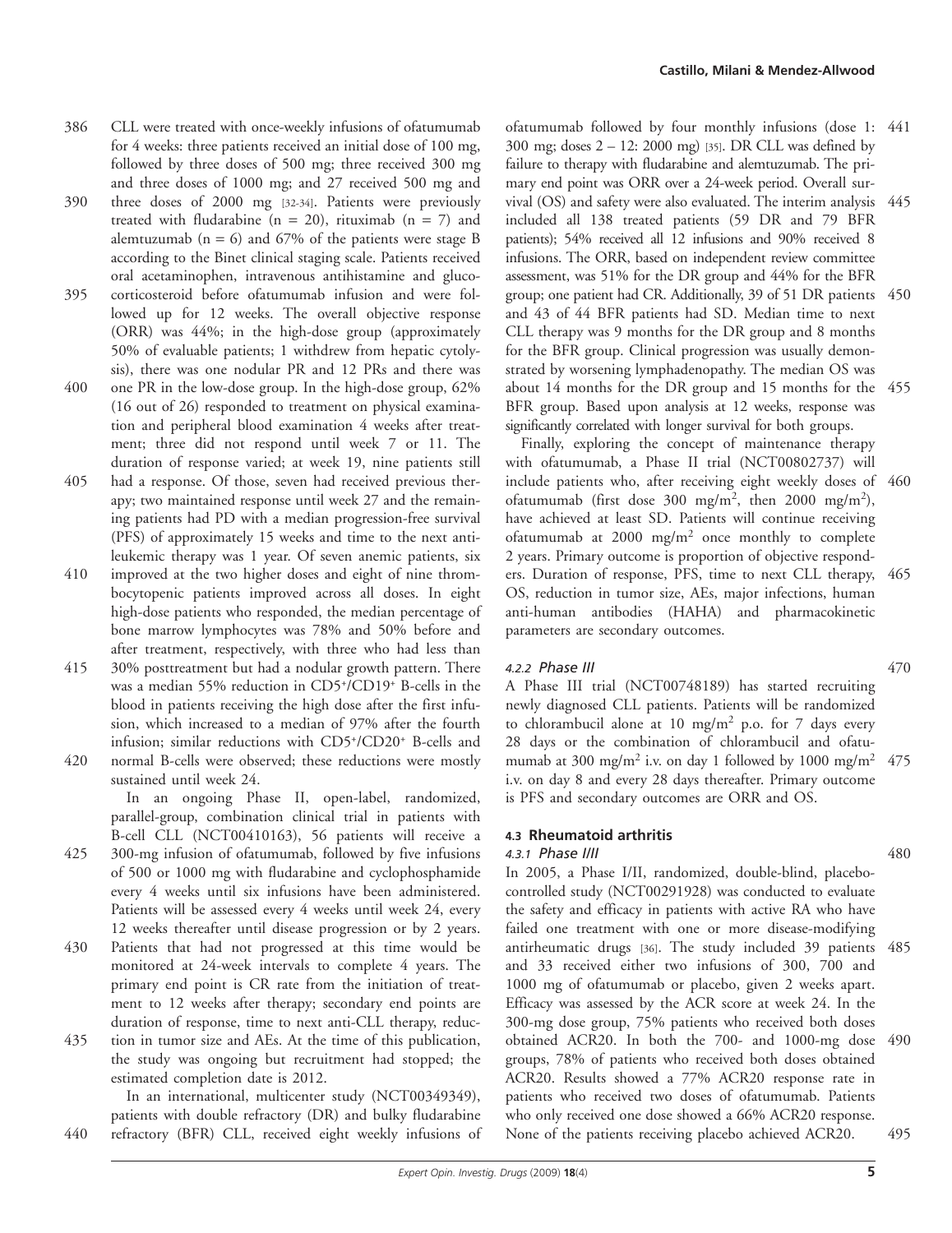- The previous study was expanded into a Phase II trial that included 200 additional patients randomized into four treatment groups. In each group, 50 patients received two infusions of 300, 700, or 1000 mg of ofatumumab or placebo, given 2 weeks apart. Patients were followed for 496 500
- 24 weeks to evaluate safety and efficacy and then every 12 weeks until B-cell counts returned to baseline levels. In the intention-to-treat analysis ACR20, ACR50 and ACR70 responses were achieved by 46,24 and 6% of all patients receiving ofatumumab compared with 15,5 and 0% in the placebo group. Evaluated by dose groups, an ACR20 response was obtained by 41,49 and 46% of patients receiving 300, 700 and 1000 mg of ofatumumab, respectively. An ACR50 response was obtained by 19,26 and 26% of patients 505
- receiving the varying doses of ofatumumab, with 9,4 and 6% obtaining an ACR70 response. In the subgroup of 178 patients receiving concomitant stable doses of MTX, results across the three dose levels of ofatumumab studied showed that an ACR20 response was obtained by 42,56 and 510
- 50% of patients in the 300-, 700- and 1000-mg dose groups, respectively, compared with 16% in the placebo group. An ACR50 response was obtained by 21,26 and 26% of patients receiving the varying doses of ofatumumab, with 8,2 and 5% obtaining an ACR70 response. The corresponding responses 515
- for the placebo group were 7% and 0%, respectively. Overall, 72% of patients treated with each ofatumumab dose experienced at least a moderate EULAR response compared with 40% of patients receiving placebo at week 24. Patients in this study will be part of another Phase II, nonrandom-520
- ized, open-label, active-control study that started in January 2008 set to evaluate the long-term effectiveness of repeated courses of ofatumumab (NCT00655824). 525

Following a protocol amendment, 203 patients from the total patient population were subject to efficacy measurements for a 48-week follow-up period [37]. Continuation of ongoing therapy with MTX and low-dose prednisolone was permitted. Patients on 700-mg and 1000-mg doses of ofatumumab maintained numerically higher ACR20 response rates than those on placebo at the end of follow-up. The

percentage of patients with a good or moderate EULAR response was statistically significantly higher in the 700-mg group compared with placebo at week 48 (70% vs 49%, respectively). Only two possibly/probably related AEs, cellulitis and Clostridium colitis, were recorded from weeks 24 to 48 across all active arms. 535 540

> A two-part Phase I/II study to evaluate a subcutaneous route of administration of ofatumumab in RA patients, stable on MTX, is underway (NCT00686868). Part A will characterize the safety and tolerability of ofatumumab when

administered subcutaneously. The primary end point is safety and tolerability. Part B will characterize the pharmacokinetics/pharmacodynamics of subcutaneous dosing. Patients in both parts are allowed to continue a stable dose of MTX therapy. Part A will be a randomized, single-blind, placebo-controlled, dose-range finding study of approximately 545 550

40 patients; administration of ofatumumab will occur in a 551 hospital-based unit. Part B will be a blinded, randomized, placebo-controlled study. On the basis of findings in part A of the study, selected doses will be taken forward for administration in part B. Administration of ofatumumab for part B 555 is planned to be conducted in an outpatient setting.

# *4.3.2 Phase III*

At present, two Genmab-sponsored, Phase III, randomized, double-blind, placebo-controlled, parallel assignment clinical 560 trials comparing ofatumumab with placebo in RA patients are ongoing. The primary end point for both would be reduced clinical signs and symptoms of RA after a single course of ofatumumab, measured by an ACR20 response at 24 weeks; the secondary outcome of both trials would be 565 safety and efficacy after repeated doses of ofatumumab in a 120-week, open-label period. In one trial, 248 patients with an inadequate response to MTX will be randomized to a single course of two 700-mg doses of ofatumumab 2 weeks apart or placebo, in addition to background MTX 570 (NCT00611455). In the second trial, 236 patients refractory or with inadequate response to anti-TNF $\alpha$  therapy will be randomized again to a single course of ofatumumab 700 mg or placebo (NCT00603525).

# **4.4 Multiple sclerosis**

*4.4.1 Phase I/II*

In December 2007, a double-blind, randomized, placebocontrolled, multicenter, dose-finding trial of ofatumumab in RRMS patients was announced (NCT00640328). The first 580 patient in the study was treated in June 2008. The purpose of the trial is to investigate the safety and the dose response of three doses of ofatumumab compared with placebo. It is a two-part study. In Part A, 36 patients will be treated in cohorts of increasing doses of ofatumumab of 100, 300 or 585 700 mg. In Part B, 288 patients will be randomized to one of three ofatumumab dose groups or placebo and followed for a 48-week treatment period. After week 24, patients on an active dose will receive re-treatment with the same dose of ofatumumab or placebo. Patients in the placebo group 590 will receive ofatumumab at the highest tolerated dose from Part A. The dose response will be determined on disease activity as measured by MRI scans of the brain at 8 and 24 weeks.

# *4.4.2 Phase III*

No Phase III data were available at the time of this publication.

# **5. Adverse events and contraindications**

In a Phase I/II trial evaluating safety and efficacy of ofatumumab in relapsed or refractory FL, no safety concerns or maximum tolerated dose were identified [31]. A total of 274 AEs were reported; 190 were judged related to ofatumumab, most occurring on the first infusion day with Common 605

575

600

595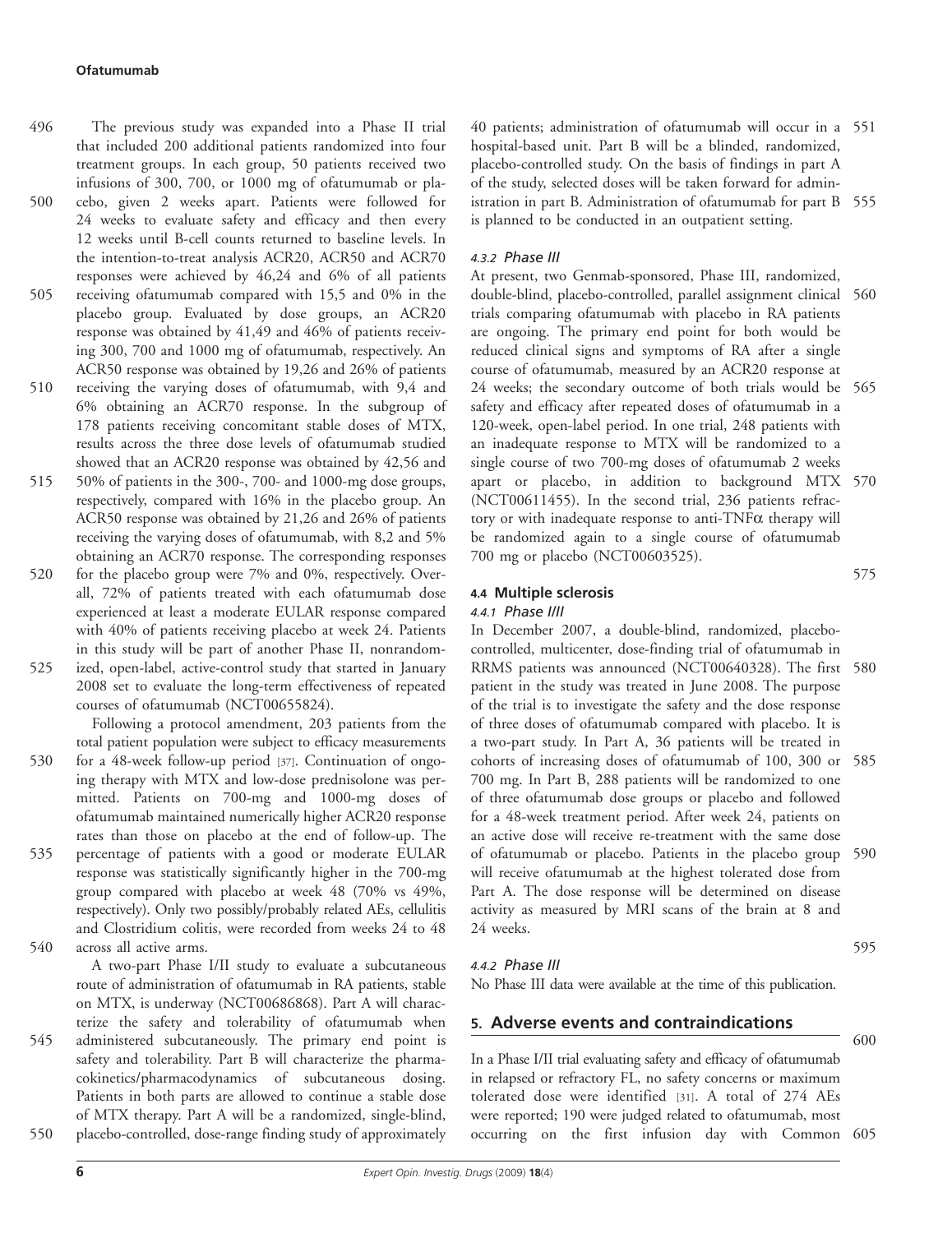Terminology Criteria (CTC) grade 1 or 2. Eight related events were grade 3. Treatment caused immediate and profound B-cell depletion. 606

In the NCT00349349 CLL trial, ofatumumab infusion-related

- adverse events on the first infusion day occurred in 46% of patients in the DR group and 38% in the BFR group, which were grade 3 in 7% and 3%, respectively. The subsequent infusions did not demonstrate the potency of the initial infusion reactions. The most common CTC grade 3 610
- or 4 toxicities were infections (25% in DR; 27% in BFR group) and hematologic events including neutropenia (12% in DR; 10% in BFR group) and anemia (8% in DR; 4% in BFR group). Early death, defined as within 8 weeks from start of treatment, occurred in two patients (3%) in the DR 615
- group (sepsis,  $n = 1$ ; fungal pneumonia,  $n = 1$ ) and three patients (4%) in the BFR group (PD,  $n = 1$ ; sepsis,  $n = 1$ ; myocardial infarction,  $n = 1$ ). None of the patients tested developed human antibodies against ofatumumab. 620
- During the early stages of the initial RA trial [36], two patients experienced infusion-related serious AEs–one anaphylactoid reaction and one urticaria–and one patient had a CTC grade 3 bronchospasm. These were observed when using the 300-mg dose, so premedication with corticosteroids and a slower infusion rate were implemented before the use 625
- of higher doses. After premedication in all active groups, three CTC grade 2 events–one fatigue and two bronchospasms– were observed in the 700- and 1000-mg groups, but no serious AEs were reported. At the conclusion of the study, the incidence of CTC remained the same but one serious 630
- AE was reported. Most nonserious AEs were observed on the first infusion day, were grade 1 and 2 CTC events and were reported in 87% of patients in the 300 mg group, 75% in the 700 mg group and 58% in the 1000 mg group, compared with 20,33 and 0%, respectively, during the second infusion. In a recent study to evaluate the long-term effects 635 640
- of two i.v. doses of 300, 700 and 1000 mg of ofatumumab given 2 weeks apart in patients with RA, two serious AEs (cellulitis and clostridium colitis) were reported. Of note, only serious AEs were reported at 24 and 48 weeks [37]. 645

# **6. Conclusions**

Ofatumumab is a second-generation anti-CD20 MAb that has been demonstrated to be safe and efficacious in treating patients with NHL, CLL, RA and MS. Ofatumumab is a fully human MAb, attaches to a newly described epitope and shows lower off-rates and improved CDC effect than rituximab. Initial clinical data present ofatumumab as an attractive agent with lower rates on infusion-related events than rituximab. Ongoing Phase III trials in patients with FL, CLL and RA are ongoing and Phase II trials in patients with DLBCL and MS are also under development. Thus far, ofatumumab has shown safety and efficacy as a single agent as well as in combination with chemotherapy. Future research should be directed towards using ofatumumab in 650 655 660

rituximab-resistant patients and comparing ofatumumab 661 with rituximab in treatment-naive patients.

# **7. Expert opinion**

The advent of anti-CD20 MAbs has changed the treatment paradigm of LPDs and AIDs. Rituximab-containing regimens have improved response and survival rates in low-grade and aggressive NHL and in CLL [10,13,38,39]. Patients with RA and MS have also responded to anti-CD20 MAb therapy 670 and current practice is moving away from other harder-tomanage immunosuppressants [36]. Despite this fact, rituximab therapy is far from perfect; the infusion-related reactions are common, some of them are life-threatening, and patients will ultimately develop resistance following 675 repetitive exposure to rituximab [10,20,21].

The CD20 antigen continues to be a great target for MAb therapy. CD20 is not shed in the bloodstream and is very specific to B-lymphocytes [40]. Although CD20 function has not been definitively elucidated, its modulation by 680 MAb induces ADCC, CDC and apoptosis in the malignant or autoimmune cell [19]. Current research has shown that not all anti-CD20 MAbs are created equal. Ofatumumab has specific characteristics that differentiate it from rituximab, starting from a different binding site and binding 685 properties to longer half-life and higher intensity of CDC [24,25]. Ofatumumab is also a fully humanized MAb with a low immunogenic potential and, so far, formation of human anti-human antibodies has not been observed in patients exposed to ofatumumab. All these features 690 allow shorter infusions with fewer infusion-related reactions than rituximab and make ofatumumab an attractive product to be used in repetitive doses in the treatment of LPDs and AIDs. Much like rituximab, infusion-related AEs have been reported more commonly during the first infusion. 695 Administration of corticosteroids should be routinely used before ofatumumab infusions and the rate of infusion should be decreased according to a protocol similar to that used with rituximab.

Ofatumumab has shown preclinical and clinical efficacy in different rituximab-resistant settings [41]. Ofatumumab induced lysis in cell lines with low expression of CD20 and also has shown efficacy in cases of NHL that are primarily resistant or refractory to rituximab and in cases of CLL, which are characterized by inherently lower expression of 705 CD20 [25]. There are ongoing Phase III trials using ofatumumab in low-grade NHL, CLL and RA. Of note, none of these trials is a head-to-head comparison against rituximab. There is a general agreement that rituximab therapy has potentially serious complications, but the clinical experience 710 has been positive so far; as more years of experience accumulate in favor of rituximab it could potentially be harder to introduce a new anti-CD20 MAb, even if it proves to be noninferior. 700

Other second-generation anti-CD20 MAbs are under development. Veltuzumab (Immunomedics, Inc.), a humanized 715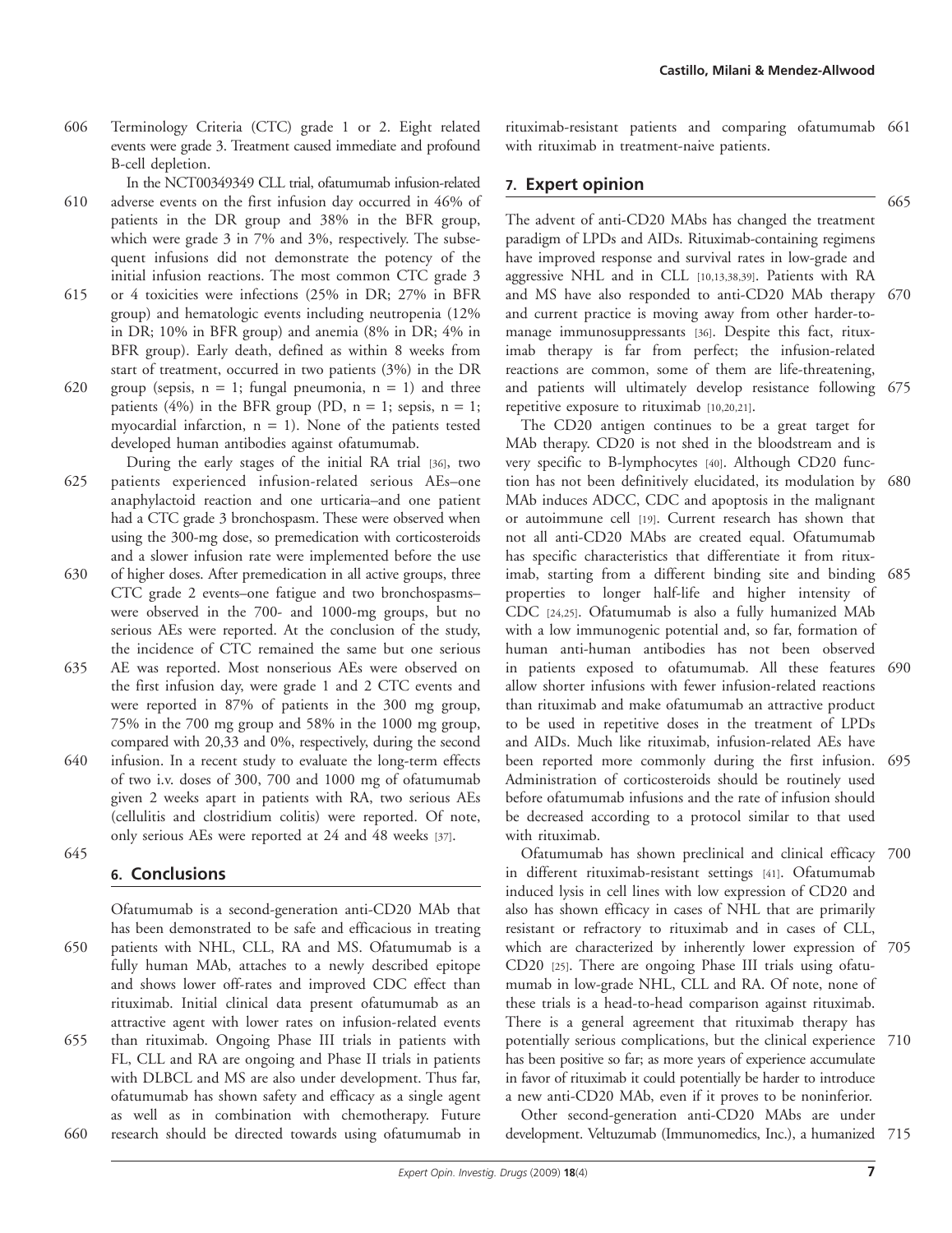- anti-CD20 MAb with high CDC effect and slow off-rates, is undergoing Phase II studies in NHL, CLL, RA and idiopathic thrombocytopenic purpura. Veltuzumab has been shown to be safe and efficacious at low doses using intravenous and, more recently, subcutaneous formulations [42-44]. 716 720
- Ocrelizumab (Biogen Idec, Inc., Genentech, Inc., Roche Holding AG and Chugai Pharmaceuticals Co. Ltd.), another humanized anti-CD20 MAb, is undergoing Phase III trials in combination with MTX for the treatment of patients with RA and lupus nephritis, and Phase II trials for systemic lupus erythematosus and hematological malignancies [45,46]. 725

The success of ofatumumab in front-line settings will be based on showing noninferiority to rituximab in achieving and sustaining clinical responses and improving survival. The Phase III NHL trial is comparing two different doses of

- ofatumumab and the Phase III CLL trial is comparing ofatumumab versus the combination of ofatumumab and chlorambucil. These trials will be unlikely to change the current management of these disorders, although they can 730
- prove the principle of ofatumumab benefit in these settings. Future Phase III trials in the development of ofatumumab should evaluate combination with chemotherapy and/or other targeted therapies in comparison with what is considered standard of care, namely R-CHOP in DLBCL, R-CVP 735
- (rituximab, cyclophosphamide, vincristine and prednisone) in FL and FCR (fludarabine, cyclophosphamide and rituximab) in CLL patients. A Phase III trial comparing FC against FC in combination with ofatumumab in CLL patients will start recruiting patients this year (NCT00824265). The latter trial is of great interest since recent Phase III trials evaluating the addition of rituximab to FC in CLL patients have shown higher response rates and 740 745
- prolonged PFS in front-line [38] and relapsed settings [39]. In relapsed and refractory settings, ofatumumab has a great opportunity to show superiority to rituximab since most of the patients will already be rituximab failures. In DLBCL patients, the combination of ofatumumab and ICE (ifosfamide, carboplatin and etoposide) and DHAP 750
- (dexamethasone, cytarabine and cisplatin) regimens should be studied. In FL and CLL patients, combinations with 755
- bendamustine, immunomodulators such as thalidomide and lenalidomide, and other monoclonal antibodies such as 757

galiximab (Biogen Idec, Inc.), lumiliximab (Biogen Idec, 758 Inc.) and epratuzumab (Immunomedics, Inc.)–anti-CD80, anti-CD23 and anti-CD22 mAbs, respectively–should be 760 attempted. Ofatumumab alone or in combination with chemotherapy and/or bortezomib could also be of value in Waldenstrom's macroglobulinemia (WM) and mantle cell lymphoma. A Phase II trial of ofatumumab in patients with WM will start in 2009 (NCT00811733). The concept of 765

maintenance ofatumumab should also be studied in patients with indolent NHL and CLL even after maintenance rituximab failure. It would be of interest to see if an effective B-cell suppression can be achieved with fewer infusions of ofatumumab in this setting. Given that both 770 antibodies bind different epitopes in the CD20 antigen, maybe a combination of both CD-20 MAbs will induce more potent and longer responses, although the implications of such profound B-cell depletion are unknown. Finally, ofatumumab-based radioimmunotherapy could prove to be 775 useful given the characteristics of the binding site and longer

binding affinity. Ofatumumab as a novel anti-CD20 MAb has shown to be safe and effective, alone or in combination, in treating patients with indolent and aggressive NHL, CLL, RA and 780 MS, but its role is not clearly defined. Probably, ofatumumab will have an important role in treating patients who cannot tolerate rituximab or have developed rituximab resistance; but it is unclear how ofatumumab will compare to rituximab as a single agent or in combination with chemo-785 therapy in front-line settings. The best way to answer these questions is through the careful design, planning, execution and analysis of significant randomized controlled trials. Since many of these patients will have an insidious clinical course, it is also necessary to improve our present understanding of 790 the malignant and autoimmune cell biology to personalize and tailor therapies so that better response and longer survival rates may be obtained without affecting significantly patients' quality of life.

# **Declaration of interest**

The authors state no conflict of interest and have received no payment in preparation of this manuscript.

795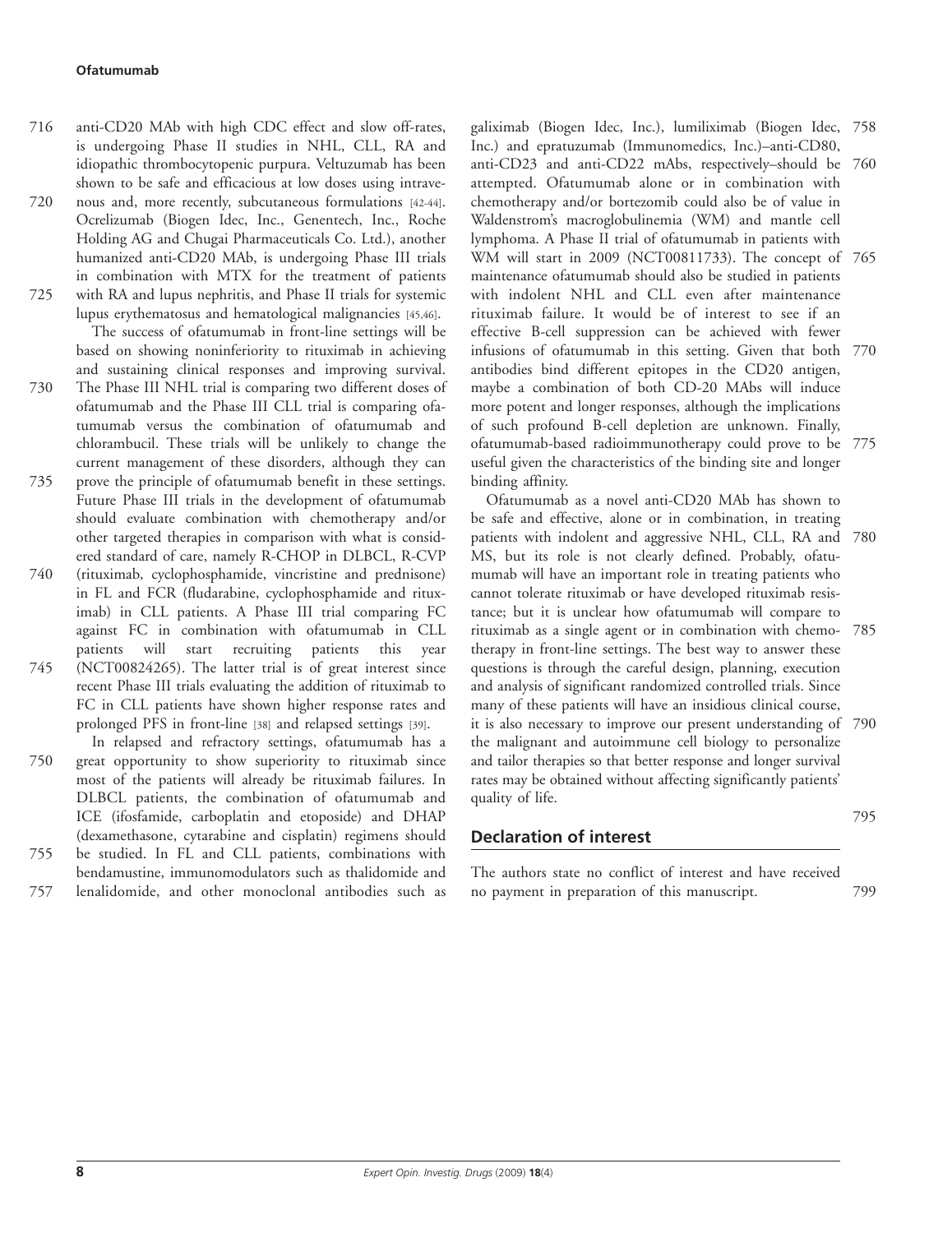# **Bibliography**

- 1. Rui L, Goodnow CC. Lymphoma and the control of B cell growth and differentiation. Curr Mol Med 2006;6:291-308
- 2. Groom J, Mackay F. B cells flying solo. Immunol Cell Biol 2008;86:40-6
- 3. D'arena G, Cascavilla N. Chronic lymphocytic leukemia-associated autoimmune hemolytic anemia. Leuk Lymphoma 2007;48:1072-80
- 4. Zintzaras E, Voulgarelis M, Moutsopoulos HM. The risk of lymphoma development in autoimmune diseases: a meta-analysis. Arch Intern Med 2005;165:2337-44
- 5. Jemal A, Siegel R, Ward E, et al. Cancer statistics, 2008. CA Cancer J Clin 2008;58:71-96
- 6. The Leukemia and Lymphoma Society. Chronic lymphocytic leukemia. Available from: http://leukemia-lymphoma.org [Last accessed 31 December 2008]
- 7. Helmick CG, Felson DT, Lawrence RC, et al. Estimates of the prevalence of arthritis and other rheumatic conditions in the United States. Part I. Arthritis Rheum 2008;58:15-25
- 8. Multiple Sclerosis Foundation. Available from: http://msfocus.org [Last accessed 31 December 2008]
- 9. Debouverie M, Pittion-Vouyovitch S, Louis S, et al. Natural history of multiple sclerosis in a population-based cohort. Eur J Neurol 2008;15:916-21
- 10. Feugier P, Van Hoof A, Sebban C, et al. Long-term results of the R-CHOP study in the treatment of elderly patients with diffuse large B-cell lymphoma: a study by the Groupe d'Etude des Lymphomes de l'Adulte. J Clin Oncol 2005;23:4117-26
- 11. Habermann TM, Weller EA, Morrison VA, et al. Rituximab-CHOP versus CHOP alone or with maintenance rituximab in older patients with diffuse large B-cell lymphoma. J Clin Oncol 2006;24:3121-7
- 12. Pfreundschuh M, Trumper L, Osterborg A, et al. CHOP-like chemotherapy plus rituximab versus CHOP-like chemotherapy alone in young patients with goodprognosis diffuse large-B-cell lymphoma: a randomised controlled trial by the MabThera International Trial (MInT) Group. Lancet Oncol 2006;7:379-91
- 13. Marcus R, Imrie K, Solal-Celigny P, et al. Phase III study of R-CVP compared with cyclophosphamide, vincristine, and prednisone alone in patients with

previously untreated advanced follicular lymphoma. J Clin Oncol 2008;26:4579-86

- 14. van Oers MH, Klasa R, Marcus RE, et al. Rituximab maintenance improves clinical outcome of relapsed/resistant follicular non-Hodgkin lymphoma in patients both with and without rituximab during induction: results of a prospective randomized phase 3 intergroup trial. Blood 2006;108:3295-301
- 15. Hainsworth JD, Litchy S, Barton JH, et al. Single-agent rituximab as first-line and maintenance treatment for patients with chronic lymphocytic leukemia or small lymphocytic lymphoma: a phase II trial of the Minnie Pearl Cancer Research Network. J Clin Oncol 2003;21:1746-51
- 16. Byrd JC, Rai K, Peterson BL, et al. Addition of rituximab to fludarabine may prolong progression-free survival and overall survival in patients with previously untreated chronic lymphocytic leukemia: an updated retrospective comparative analysis of CALGB 9712 and CALGB 9011. Blood 2005;105:49-53
- 17. Cohen SB, Emery P, Greenwald MW, et al. Rituximab for rheumatoid arthritis refractory to anti-tumor necrosis factor therapy: results of a multicenter, randomized, double-blind, placebocontrolled, phase III trial evaluating primary efficacy and safety at twenty-four weeks. Arthritis Rheum 2006;54:2793-806
- 18. Hauser SL, Waubant E, Arnold DL, et al. B-cell depletion with rituximab in relapsing-remitting multiple sclerosis. N Engl J Med 2008;358:676-88
- 19. Castillo J, Winer E, Quesenberry P. Newer monoclonal antibodies for hematological malignancies. Exp Hematol 2008;36:755-68
- 20. Davis TA, Grillo-Lopez AJ, White CA, et al. Rituximab anti-CD20 monoclonal antibody therapy in non-Hodgkin's lymphoma: safety and efficacy of re-treatment. J Clin Oncol 2000;18:3135-43
- 21. Hainsworth JD, Meng C, Spigel DR, et al. Long-term followup of patients with follicular lymphoma (FL) treated with two years of maintenance rituximab: response to rituximab retreatment at progression. ASH Annual Meeting Abstracts 2006;108:4723
- 22. Dervite I, Hober D, Morel P. Acute hepatitis B in a patient with antibodies to hepatitis B surface antigen who was

receiving rituximab. N Engl J Med 2001;344:68-9

- 23. Matteucci P, Magni M, Di Nicola M, et al. Leukoencephalopathy and papovavirus infection after treatment with chemotherapy and anti-CD20 monoclonal antibody. Blood 2002;100:1104-5.
- 24. Teeling JL, French RR, Cragg MS, et al. Characterization of new human CD20 monoclonal antibodies with potent cytolytic activity against non-Hodgkin lymphomas. Blood 2004;104:1793-800
- 25. Teeling JL, Mackus WJ, Wiegman LJ, et al. The biological activity of human CD20 monoclonal antibodies is linked to unique epitopes on CD20. J Immunol 2006;177:362-71
- 26. Beum PV, Lindorfer MA, Beurskens F, et al. Complement activation on B lymphocytes opsonized with rituximab or ofatumumab produces substantial changes in membrane structure preceding cell lysis. J Immunol 2008;181:822-32
- 27. Bleeker WK, Munk ME, Mackus WJ, et al. Estimation of dose requirements for sustained in vivo activity of a therapeutic human anti-CD20 antibody. Br J Haematol 2008;140:303-12
- 28. Cillessen SAGM, Mackus WJM, Castricum KCM, et al. Chemotherapyrefractory diffuse large B-cell lymphomas (DLBCL) are effectively killed by ofatumumab-induced complementmediated cytoxicity. Blood (ASH Annual Meeting Abstracts) 2007;110:2346
- 29. Hagenbeek A, Plesner T, Johnson P, et al. HuMax-CD20, a novel fully human anti-CD20 monoclonal antibody: results of a phase I/II trial in relapsed or refractory follicular non-Hodgkin's lymphoma. Blood (ASH Annual Meeting Abstracts) 2005;106:4760
- 30. Hagenbeek A, Plesner T, Walewski J, et al. HuMax-CD20 fully human monoclonal antibody in follicular lymphoma. First human exposure: early results of an ongoing phase i/ii trial. Blood (ASH Annual Meeting Abstracts) 2004;104:1400
- 31. Hagenbeek A, Gadeberg O, Johnson P, et al. First clinical use of ofatumumab, a novel fully human anti-CD20 monoclonal antibody in relapsed or refractory follicular lymphoma: results of a phase 1/2 trial. Blood 2008;111:5486-95
- 32. Coiffier B, Lepretre S, Pedersen LM, et al. Safety and efficacy of ofatumumab, a fully human monoclonal anti-CD20 antibody,